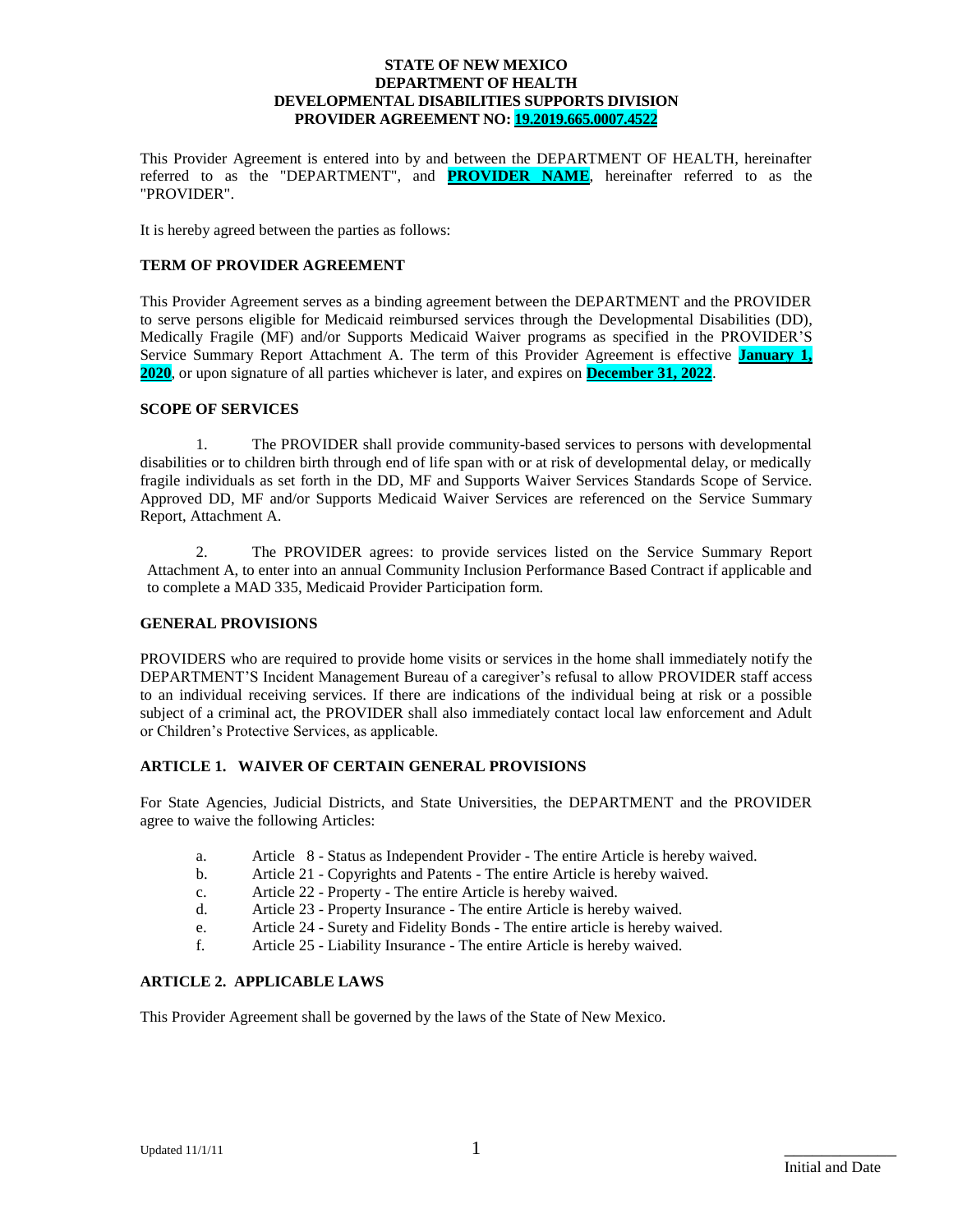#### **ARTICLE 3. MAD 335 PROVIDER PARTICIPATION APPLICATIONS (FOR MEDICAID PROVIDERS ONLY)**

a. The approved Human Services Department (HSD)/Medical Assistance Division form (MAD 335 for Waivers), which constitutes an agreement to provide Medicaid services, shall be considered an attachment to this Provider Agreement and is incorporated herein by reference.

b. In the event, there is a conflict between any terms of this Provider Agreement and an applicable Medicaid rule, the applicable Medicaid rule will control for Medicaid Waiver Services provided under this Provider Agreement.

#### **ARTICLE 4. APPROPRIATIONS**

The performance of this Provider Agreement is subject to the condition that sufficient funds are appropriated, authorized, and allocated by the Legislature of the State of New Mexico or by the Federal government. If sufficient appropriations, authorizations, and allocations are not made by the Legislature of the State of New Mexico and/or by the Federal government, necessitating a decrease in the amount of Provider Agreement funds available for expenditure by the DEPARTMENT, this Provider Agreement may be terminated or unilaterally amended to a lower amount of funds upon written notice being given by the DEPARTMENT to the PROVIDER. The decision of the DEPARTMENT as to the amount of Provider Agreement funds available for expenditure from the appropriation, authorization and/or allocation shall be final and binding on the PROVIDER.

#### **ARTICLE 5. MEDICAID WAIVER FUNDING**

If the PROVIDER is authorized under this Provider Agreement to receive reimbursement from Medicaid, the PROVIDER shall comply with all reporting requirements set forth by the DEPARTMENT, as well as the Medical Assistance Division of the HSD (as applicable to Medicaid Waiver providers) in accordance with the MAD 335. The PROVIDER is notified that Medicaid Waiver reimbursement through the HSD or its fiscal agent is done pursuant to specific rules and regulations of the HSD and the PROVIDER will make independent inquiry into such rules, including but not limited to cost-based reporting and other fiscal and service utilization reports, as applicable.

#### **ARTICLE 6. CONDITIONS REGARDING PAYMENT**

a. Payment under this Provider Agreement will be made through the Medicaid Management Information System (MMIS) System in accordance with Medicaid Claiming requirements upon receipt of certified billing documents from the PROVIDER, in written or electronic form, documenting delivery of actual authorized services, under the service or treatment plan showing the results of services furnished and the number of units of services allowed and provided during the billing period, or as otherwise specified in the Provider Agreement by the DEPARTMENT.

b. The DEPARTMENT, HSD and the Center for Medicare and Medicaid Services (CMS) or any other authorized State and Federal agent for six (6) years from the date of final payment under this Provider Agreement, shall have the right to examine the books, records, documents, papers and other supporting data directly involving transactions related to this Provider Agreement, or which are reasonably necessary to permit adequate evaluation of the pricing or billing data submitted, along with the computations and projections used for the purposes of verifying that the cost of services submitted and billed for in conjunction with the activities of this Provider Agreement are accurate, complete and current.

c. Payment for travel expenses, except as specifically noted or authorized, is not allowable and is considered an indirect cost of the administration or performance of this Provider Agreement.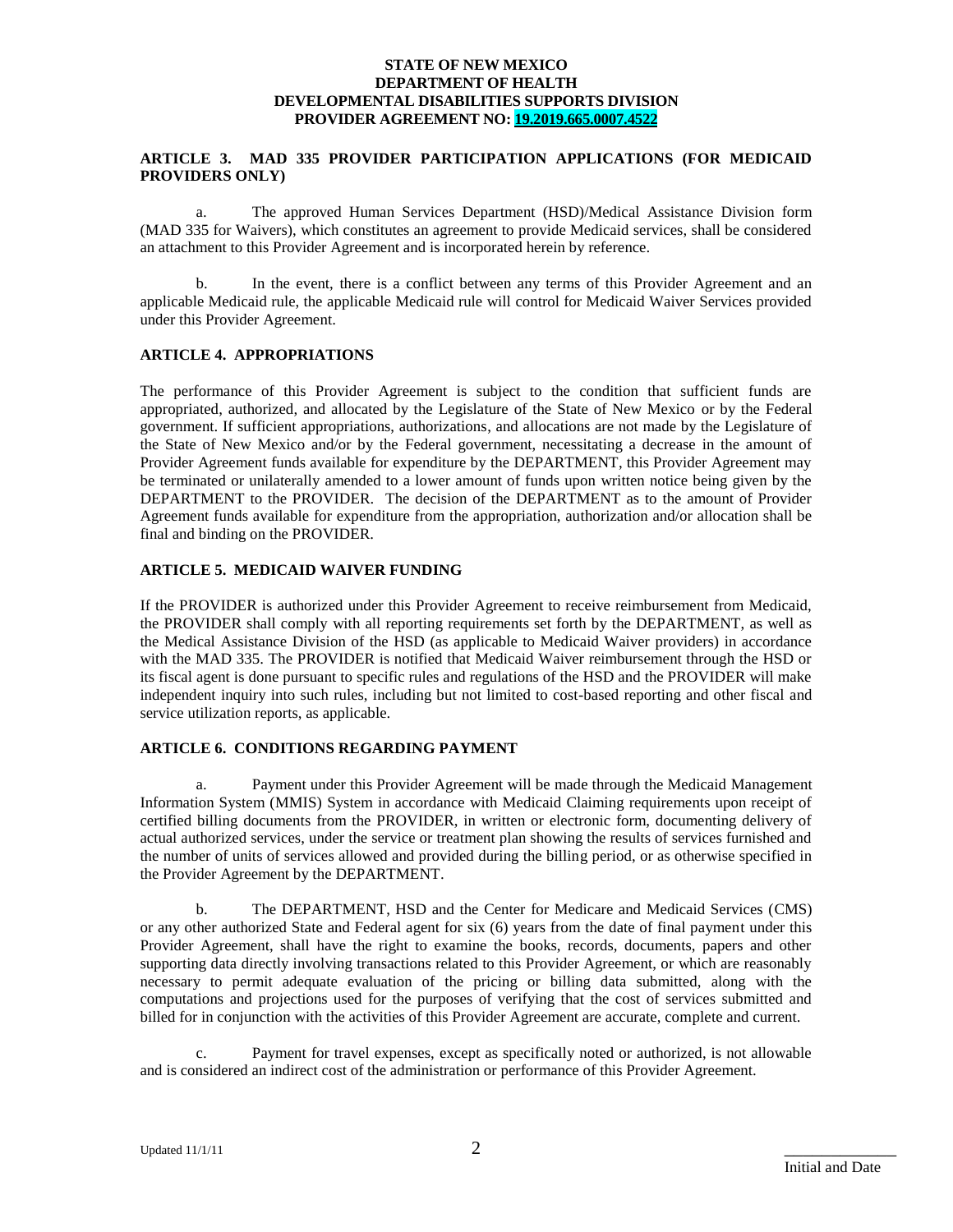d. The DEPARTMENT has the right to review requests for payment from the PROVIDER before and after payment has been received. Payment under this Provider Agreement shall not preclude the right of the DEPARTMENT to recover excessive or illegal payments and payments made for services, including but not limited to, payment for services not delivered or for services not delivered appropriately or in accordance with applicable standards or regulations.

e. Payment shall be based on actual services provided and reported in accordance with Article 4 and Article 5, utilizing the applicable DEPARTMENT and/or HSD payment system or as otherwise directed by the DEPARTMENT.

f. Payment shall be made only for those services as specified in the Provider Agreement and which are not funded by any other public funding source for the same service provided to the same client at the same time.

#### **ARTICLE 7. FAILURE TO PERFORM**

a. The PROVIDER agrees that Medicaid Waiver services in this Provider Agreement shall be provided during the entire term of this Provider Agreement. Exceptions to this requirement may be granted by the DEPARTMENT upon mutual agreement on "service provision" plans submitted by the PROVIDER.

b. Unless otherwise specified in the Scope of Services, the DEPARTMENT may unilaterally reduce the term of the Provider Agreement under the following terms: (1) Failure to provide services in any specified time period; or (2) Failure of a PROVIDER to provide services in accordance with applicable DEPARTMENT regulations, policies or standards.

c. Before a unilateral reduction is initiated by the DEPARTMENT, it shall give ten (10) calendar days written notice to the PROVIDER. The PROVIDER may provide a written explanation of the failure to perform within ten (10) days of the notice of reduction which shall be considered by the DEPARTMENT and to which a written response shall be given by the DEPARTMENT.

#### **ARTICLE 8. STATUS AS AN INDEPENDENT PROVIDER**

The PROVIDER is an independent PROVIDER and shall set its own employment and corporate policies, subject to all applicable Federal, State, and local employment and corporate laws, rules and regulations. The PROVIDER, its employees, and its agents are not to be construed as employees of the DEPARTMENT through the performance of services under this Provider Agreement and no benefits of employment by the DEPARTMENT shall accrue to the PROVIDER, its employees or agents as a result of this Provider Agreement. The PROVIDER and its agents and employees, shall not be deemed an employee for any purpose within the meaning or application of any Federal or State law, including but not limited to, unemployment or insurance laws, worker's compensation laws, liability, tort, or civil rights laws. The PROVIDER, its agents and employees shall not be entitled to any of the benefits afforded employees of the DEPARTMENT, including but not limited to, accruing leave, retirement, insurance, bonding, use of State property or State vehicles, or any consideration not specified in this Provider Agreement.

#### **ARTICLE 9. ASSIGNMENT AND SUBCONTRACTING**

The PROVIDER shall not assign or subcontract any of its contractual rights, liabilities, or the performance of any program component specified in the Scope of Services under this Provider Agreement without the prior written approval from the DEPARTMENT. Subcontractors are subject to the requirements of this Provider Agreement. The PROVIDER shall not attempt to bind or bind the DEPARTMENT to any contract as its agent, unless the DEPARTMENT is a signatory party to that contract.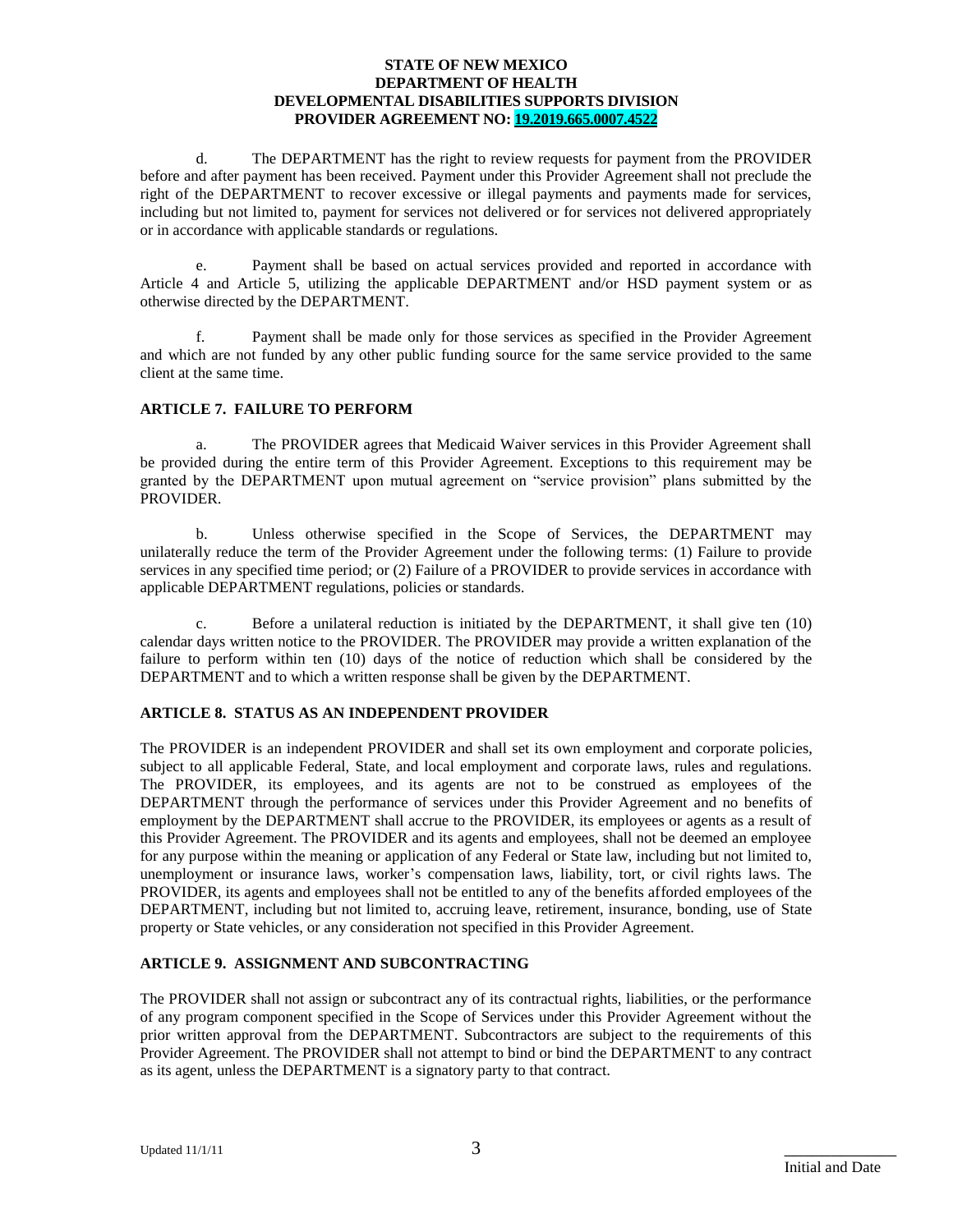#### **ARTICLE 10. TERMINATION**

The provisions in this Article are not exclusive and do not constitute a waiver of other legal rights and remedies afforded the DEPARTMENT under law.

a. Either the DEPARTMENT or the PROVIDER may terminate this Provider Agreement without cause upon at least thirty (30) days written notice to the other party.

b. The DEPARTMENT may, by written notice to the PROVIDER immediately, terminate the whole or any part of this Provider Agreement in any one of the following circumstances:

- i. If the PROVIDER fails to comply with any terms, conditions, requirements, or provisions of this Provider Agreement, and the DEPARTMENT notifies the PROVIDER in writing, and, the PROVIDER fails to remedy within a period of time specified in writing by the DEPARTMENT.
- ii. If, during the term of this Provider Agreement, the PROVIDER or any of its officers, employees or agents commits client abuse, neglect or exploitation, malpractice, fraud, embezzlement or other serious misuse of funds.

c. The DEPARTMENT may terminate this Provider Agreement pursuant to the Appropriations Article.

d. By the methods of termination provided in this subsection neither party may nullify obligations already incurred for the performance or failure to perform prior to the date of termination.

e. The PROVIDER agrees that the provisions and procedures set forth in the Health Facility Receivership Act, NMSA 1978, Sections 24-1E-1 through 24-1E-7, apply to the PROVIDER, and further understands that the DEPARTMENT may seek judicial appointment of a receiver as set forth in the Health Facility Receivership Act.

#### **ARTICLE 11. EXPIRATION**

The PROVIDER acknowledges that there is no expectation of renewal of the Provider Agreement and expiration of the Agreement does not entitle the PROVIDER to a hearing.

#### **ARTICLE 12. TRANSITION MANAGEMENT**

Immediately upon receipt by either the DEPARTMENT or the PROVIDER of written notice of termination or expiration of the term, the PROVIDER shall:

a. Not incur any further obligations for salaries, services, or any other expenditure of funds under this Provider Agreement without the written approval of the DEPARTMENT;

b. Continue to provide essential services and supports to ensure the health and safety of individual clients as directed by the DEPARTMENT during the period of termination management or upon expiration of the term of the Provider Agreement until the transition of all clients currently receiving services is completed. If necessary, the DEPARTMENT will extend the Provider Agreement until the transition of services is completed;

c. Comply with all directives issued by the DEPARTMENT in the notice of termination or notice of expiration as to the performance of work under this Provider Agreement;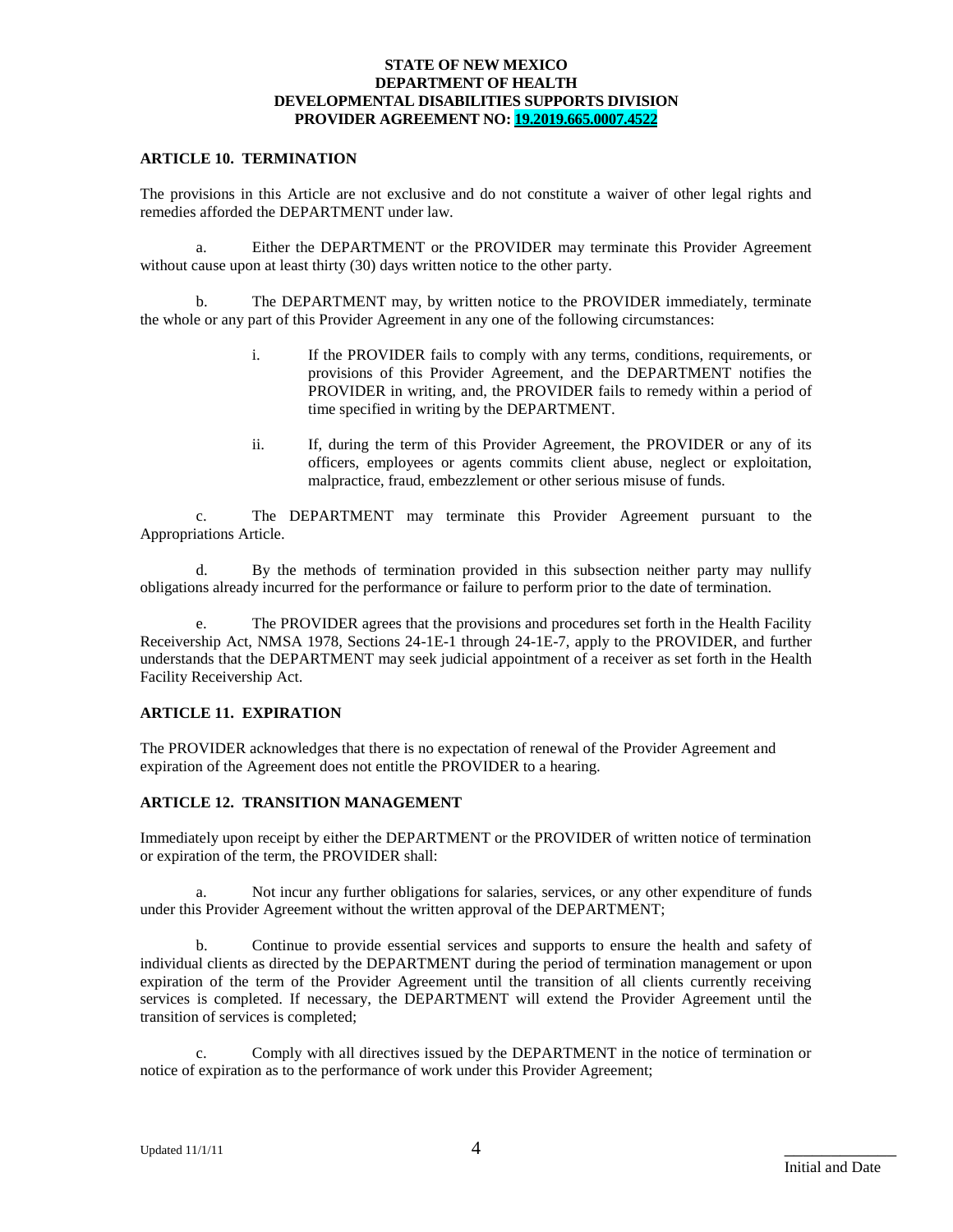d. Take such action as the DEPARTMENT shall direct for the protection, preservation, retention or transfer of all client records generated under this Provider Agreement in accordance with ARTICLE 13 FINANCIAL RECORDS, Paragraph a. and ARTICLE 16 DISCLOSURE OF INFORMATION, Paragraph c;

e. Within five (5) days of the receipt of notice of termination or expiration from the DEPARTMENT or immediately upon the sending of notice of termination by the PROVIDER, notify staff and each client served under this Provider Agreement in writing, to the greatest extent practicable, of the termination or expiration of the Provider Agreement and the procedure for the transfer of the clients' records in accordance with applicable legal requirements. The DEPARTMENT reserves the right to review and alter written notifications prior to their dissemination;

f. Within three (3) days of the date of the notice of termination of this Provider Agreement, the PROVIDER shall furnish to the DEPARTMENT:

> i. A final closing of the financial records and books of accounts which were required to be kept by the PROVIDER under the provision of this Provider Agreement regarding financial records.

ii. A list of all offices/homes/facilities including their addresses and phone numbers.

iii. A list of all individuals served by the PROVIDER at the time notice of termination or expiration is given, to include their address, phone number, social security number and the names of their guardians (if any) and their phone numbers and addresses.

#### **ARTICLE 13. FINANCIAL RECORDS**

a. The PROVIDER shall maintain detailed time and expenditure records, which indicate the date, time, nature, and cost of services rendered during the Agreement term and retains them for a period of six (6) years from the date of final payment under the Agreement. The records shall be subject to inspection by the DEPARTMENT, the Department of Finance and Administration and the State Auditor. The DEPARTMENT shall have the right to audit billings both before and after payment; payment under this Agreement shall not foreclose the right of the DEPARTMENT to recover excessive or illegal payments.

b. The PROVIDER receiving State or Federal funds from the DEPARTMENT shall comply, if applicable, with auditing requirements under the Single Audit Act (31 U.S.C. §7501, et seq.) and the New Mexico State Auditor's rules and regulations. If the Provider is determined to be a sub recipient and not a vendor under the Federal Single Audit Act, the PROVIDER shall comply with the audit requirements of the Single Audit Act.

c. If the PROVIDER receives more than \$100,000 under this agreement or more than \$100,000 in any single fiscal year, from the DEPARTMENT, the PROVIDER shall prepare annual financial statements and obtain an audit of, or an opinion on, the financial statements from an external Certified Public Accountant.

d. The PROVIDER shall maintain the financial statements for a period of no less than six (6) years and shall make the financial statements and the CPA's audit or opinion available to the DEPARTMENT upon request.

e. Applicable annual financial reports shall be submitted to the DEPARTMENT no later than six (6) months following the close of the PROVIDER'S fiscal year.

f. To ensure proper delivery and receipt, the PROVIDER shall submit their annual audit report or financial reports if no audit was required to: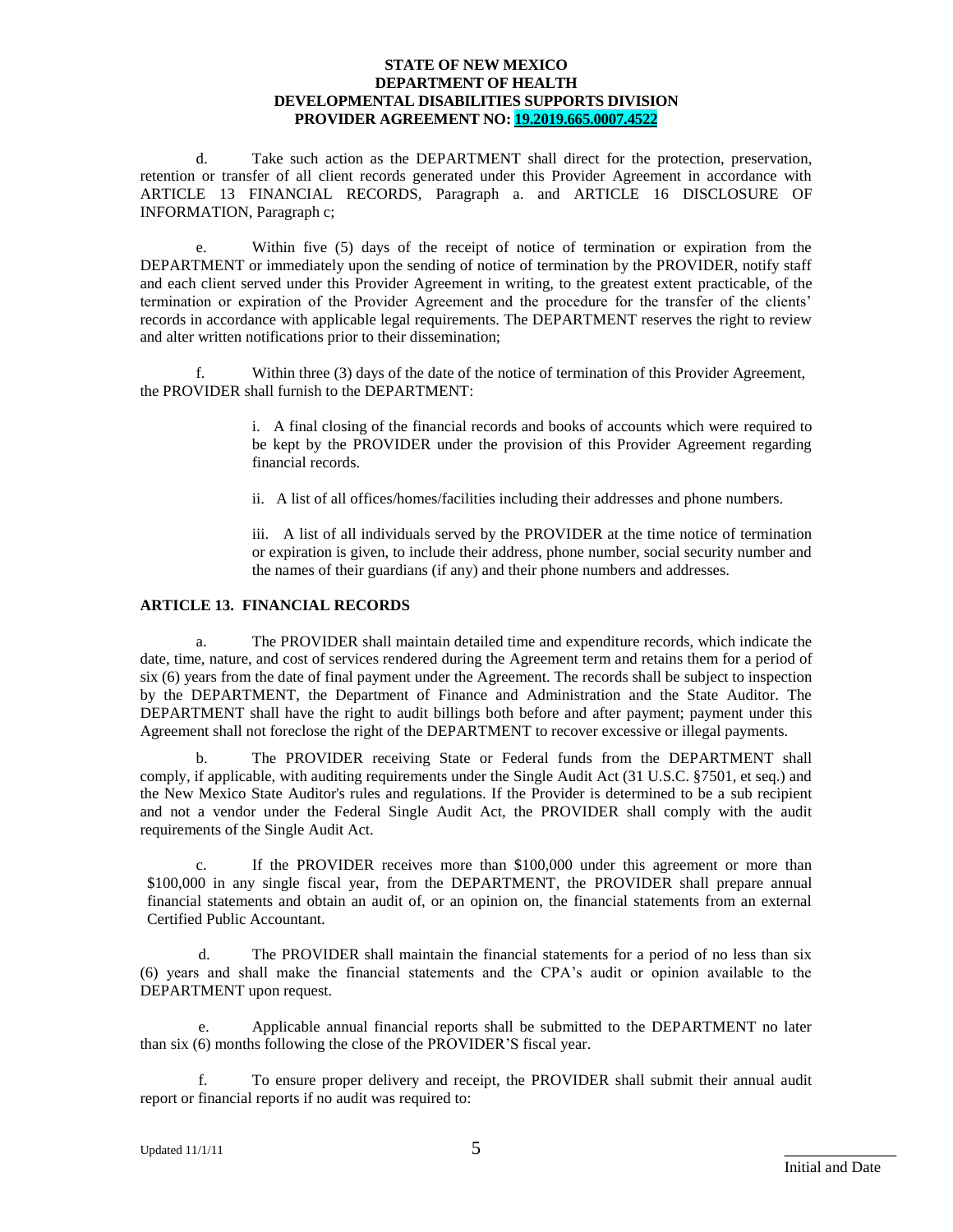Department of Health Financial Accounting Bureau Suite N-3150 P.O. Box 26110 Santa Fe, New Mexico 87502-6110

g. The DEPARTMENT may take corrective action as deemed necessary for PROVIDER'S failure to comply with 13-A through 13-F above. Corrective action may include, but is not limited to, termination of Agreement and preclusion from engaging PROVIDER in the future.

#### **ARTICLE 14. STANDARDS FOR SERVICES AND LICENSING**

a. The PROVIDER agrees to provide services as set forth in the Scope of Service, in accordance with all applicable regulations and standards including the current DD, MF and Supports Waiver Service Standards.

b. The PROVIDER shall comply with all applicable State and Federal laws and regulations.

c. If a PROVIDER is licensed by the New Mexico Regulation and Licensing Department or by any New Mexico licensing board or commission, or if a PROVIDER'S employees are licensed by the New Mexico Regulation and Licensing Department or by any New Mexico licensing board or commission, then the PROVIDER shall at the DEPARTMENT'S request, with respect to all proposed or final complaints made to such licensing authority regarding the PROVIDER or the PROVIDER'S employee: (1) Provide to the DEPARTMENT within five (5) days of receipt by the PROVIDER or the PROVIDER'S employee, a copy of the licensing authority's complaint or other documentation stating with specificity the factual basis for the charges against the licensed individual, together with any other notice or documentation relating to the complaint or proposed disciplinary action; and (2) provide to the DEPARTMENT within five (5) days of receipt by the PROVIDER or the PROVIDER'S employee, a copy of the licensing authority's determination and final action, or determination and final action following any hearing or appeal, including any settlement or alternative resolution. The PROVIDER shall ensure that all applicable licensure is current and maintained at the PROVIDER agency. All required licensure is subject to audit by the DEPARTMENT.

### **ARTICLE 15. APPLICABLE FEDERAL LAWS**

a. The PROVIDER shall comply with all applicable requirements of the Health Insurance Portability and Accountability Act of 1996 (HIPAA) and the Health Information Technology for Economic and Clinical Health Act of 2009 (HITECH Act).

b. Funding provided through this Provider Agreement may include various State and Federal funding sources. Services funded in whole or in part by Federal funds are subject to applicable Federal laws, regulations, and conditions.

c. If any funds other than Federal appropriated funds have been paid or will be paid to any person for influencing or attempting to influence an officer or employee of any agency, a Member of Congress, an officer or employee of Congress, or an employee of a Member of Congress in connection with a Federal contract, grant, loan, cooperative agreement or this Provider Agreement, the PROVIDER shall complete and submit Standard Form-LLL, "Disclosure Form to Report Lobbying," in accordance with its instructions.

d. The PROVIDER shall comply with the provisions of Titles II and III of the Americans with Disabilities Act of 1990, P.L. 101-336 (42 U.S.C. Section 12101, et seq.) and Section 504 of the Rehabilitation Act (29 U.S.C. Section 794).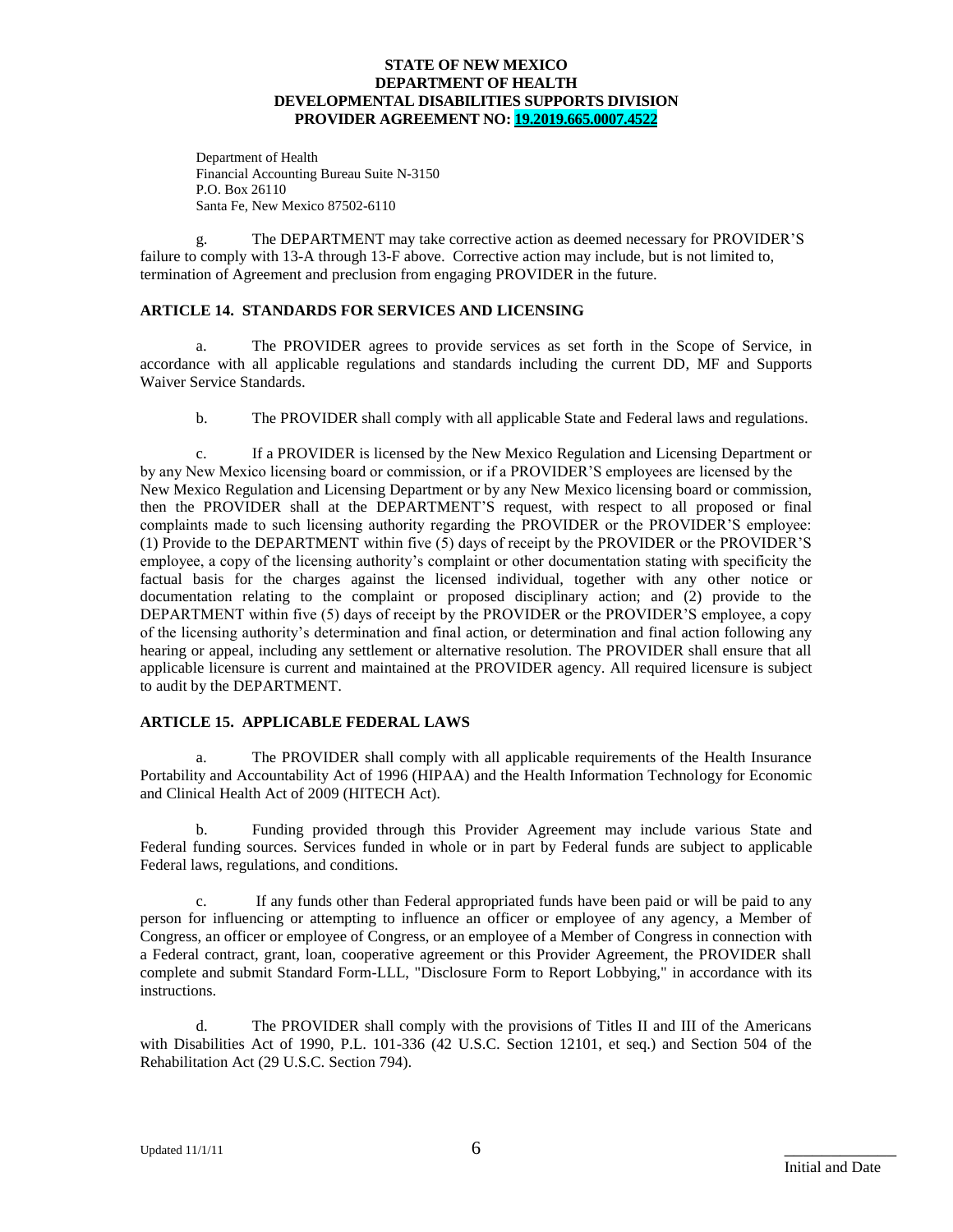e. The PROVIDER shall comply with the requirements of the Pro-Children Act of 1994 (20 U.S.C. Sections 6083, et seq.) that prohibits smoking in any portion of any indoor facility used routinely or regularly for the provision of health services to children under the age of eighteen (18) funded by Federal grants. The law does not apply to children's services provided in private residences, portions of facilities used for inpatient drug or alcohol treatment, or to service providers whose sole source of Federal funding is Medicare or Medicaid or facilities where Women, Infants & Children (WIC) coupons are redeemed.

f. For PROVIDERS approved to provide services under Medicaid Programs, the PROVIDER agrees to abide by Federal regulations and State regulations concerning providers of services under Title XIX (Medicaid) of the Social Security Act (42 U.S.C. Section 1302) and regulations contained in 42 CFR Chapter IV.

#### **ARTICLE 16. DISCLOSURE OF INFORMATION**

a. Disclosure of any client information shall be made to the DEPARTMENT promptly whenever requested for the proper administration of this Provider Agreement. The DEPARTMENT shall maintain the confidentiality, privacy and security of all client records irrespective of whether or when the client ceases to be a client in compliance with HIPAA, the HITECH Act and other applicable legal authorities.

b. It shall be the responsibility of the PROVIDER to protect the privacy and security of the identity, directly or indirectly, of individual clients receiving services provided through this Provider Agreement. For purposes of DEPARTMENT audits, surveys, research or program evaluations, client records shall be disclosed to the DEPARTMENT.

c. The PROVIDER shall comply with the Federal Health Insurance Portability and Accountability Act (HIPPA) of 1996, the Health Information Technology for Economic and Clinical Health Act of 2009 (HITECH Act) and applicable regulations and all other State and Federal rules, regulations and laws protecting the confidentiality, privacy and security of information.

d. The PROVIDER agrees to retain the client records of all clients served during the term of this Provider Agreement and also for a period of at least six (6) years from the date of discharge or the last date of client services provided, whichever comes first, unless the client records are transferred to another custodian of the records pursuant to ARTICLE 12 TRANSITION MANAGEMENT of this Provider Agreement. Retention or disposal of client records following the six (6) year period remains within the discretion of the PROVIDER.

### **ARTICLE 17. PROGRAM EVALUATIONS**

a. In order to monitor the performance of services and compliance with the provisions of this Provider Agreement by the PROVIDER, employees of the DEPARTMENT or State and Federal agencies which have provided funds under this Provider Agreement, or their duly authorized representatives, shall be allowed to visit without interference or delay the offices and service locations of the PROVIDER to examine the PROVIDER'S operations and records. Client records shall be reviewed in accordance with the ARTICLE 16 DISCLOSURE OF INFORMATION.

b. The DEPARTMENT shall conduct site visits to any service locations when appropriate. The DEPARTMENT may elect not to provide advance notice of the site visit to the PROVIDER.

c. The PROVIDER shall provide information and access to copies of records promptly upon request by the DEPARTMENT.

d. PROVIDER shall have a Quality Management and Improvement Plan in accordance with the current DD, MF and Supports Waiver Standards specified by the DEPARTMENT. The Quality Management and Improvement Plan for DD, MF and Supports Management and Improvement Plan for DD, MF and Supports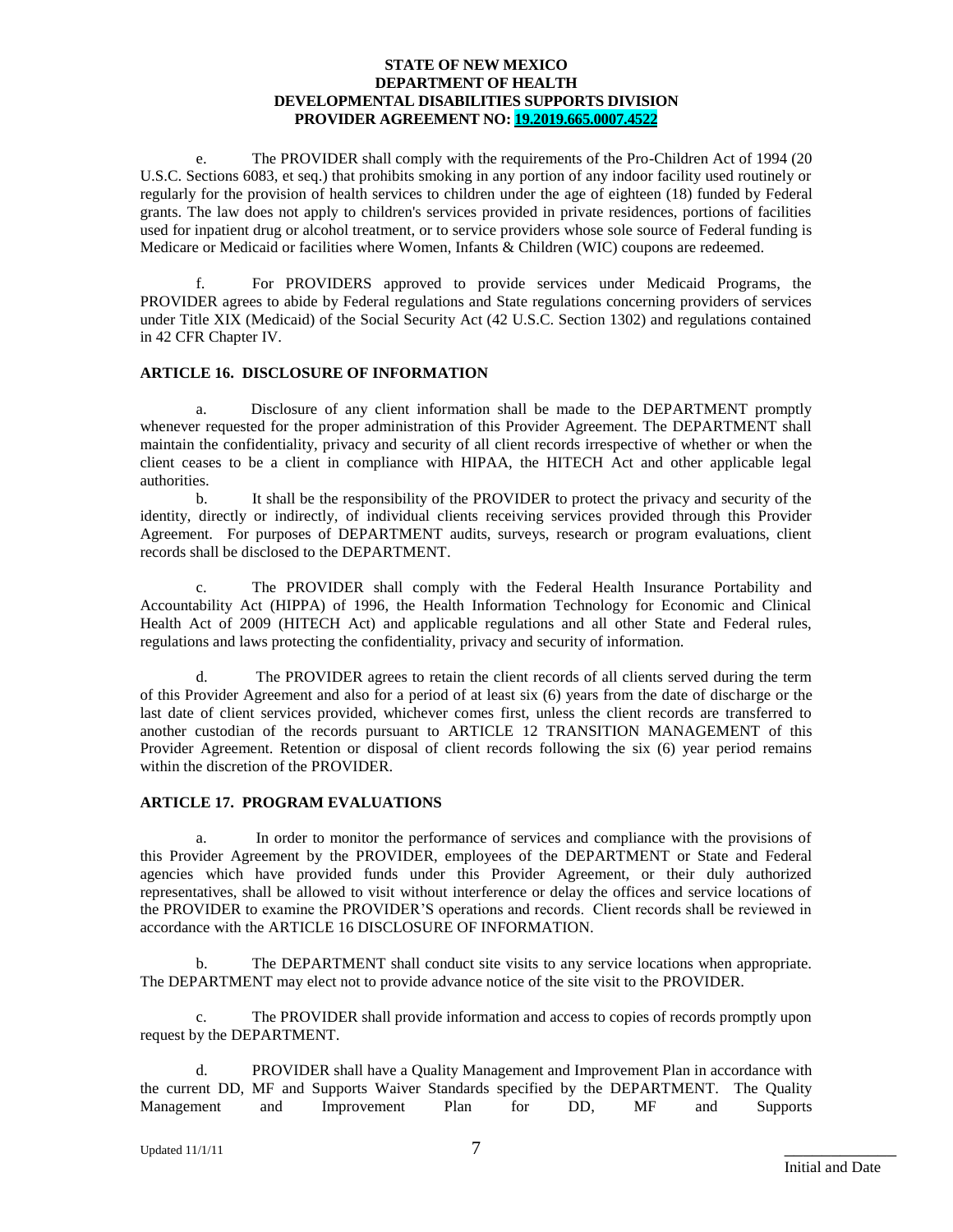Waiver Providers must describe how the PROVIDER will determine that each waiver assurance and requirement is met**.** The applicable assurances and requirements are: (1) level of care determination; (2) service plan; (3) qualified providers; (4) health and welfare; (5) administrative authority; and, (6) financial accountability. For each waiver assurance, this description must include:

- i. Activities or processes related to discovery, i.e., monitoring and recording the findings. Descriptions of monitoring/oversight activities that occur at the individual and provider level of service delivery. These monitoring activities provide a foundation for Quality Management by generating information that can be aggregated and analyzed to measure the overall system performance;
- ii. The entities or individuals responsible for conducting the discovery/monitoring processes;
- iii. The types of information used to measure performance; and,
- iv. The frequency with which performance is measured.

#### **ARTICLE 18. INCIDENT ABUSE AND NEGLECT REPORTING AND TRAINING**

The PROVIDER shall:

a. Provide training to staff on the DEPARTMENT's Incident Management System, Adult Protective Services (APS), Child Protective Services (CPS) and identifying and reporting suspected client abuse, neglect or exploitation, unexpected and natural/expected deaths, or other reportable incidents, and Medicaid Fraud regulations.

b. Develop and implement policies and procedures that require any employee knowing of or having a reasonable suspicion of client abuse, neglect or exploitation or other reportable incidents according to DEPARTMENT policy to report immediately to the APS or CPS, as appropriate and to the DEPARTMENT's Incident Management Bureau.

c. Comply with the "Incident Reporting and Investigation Requirements for Providers of Community Based Services," 7.1.13.1 New Mexico Administrative Code (NMAC), Comply with "Employee Abuse Registry" requirements of 7.1.12 NMAC and with the Incident Management System Reporting Procedures of the DEPARTMENT.

d. Ensure that all relevant staff are trained to recognize and appropriately report incidents as stated in the DEPARTMENT Regulations, Policies, Procedures and Guidelines, INCIDENT MANAGEMENT SYSTEM REQUIREMENTS OF 7.1.13.10 A. B. C. D. NMAC.

#### **ARTICLE 19. REPORTING REQUIREMENTS FOR CLIENT DEMOGRAPHIC DATA, CONSUMER INFORMATION, AND SERVICE/CLAIMS INFORMATION**

PROVIDERS shall use the appropriate, applicable computerized billing information systems, including the Medicaid billing system to capture claims information in accordance with State and Federal reporting requirements.

#### **ARTICLE 20. RIGHT TO DATA**

The DEPARTMENT may duplicate, use and disclose, in accordance with law, all data and documents delivered or furnished by the PROVIDER to the DEPARTMENT under this Provider Agreement in accordance with ARTICLE 16 DISCLOSURE OF INFORMATION of this Provider Agreement. The DEPARTMENT shall hold harmless the PROVIDER from any liability arising from such duplication and disclosure.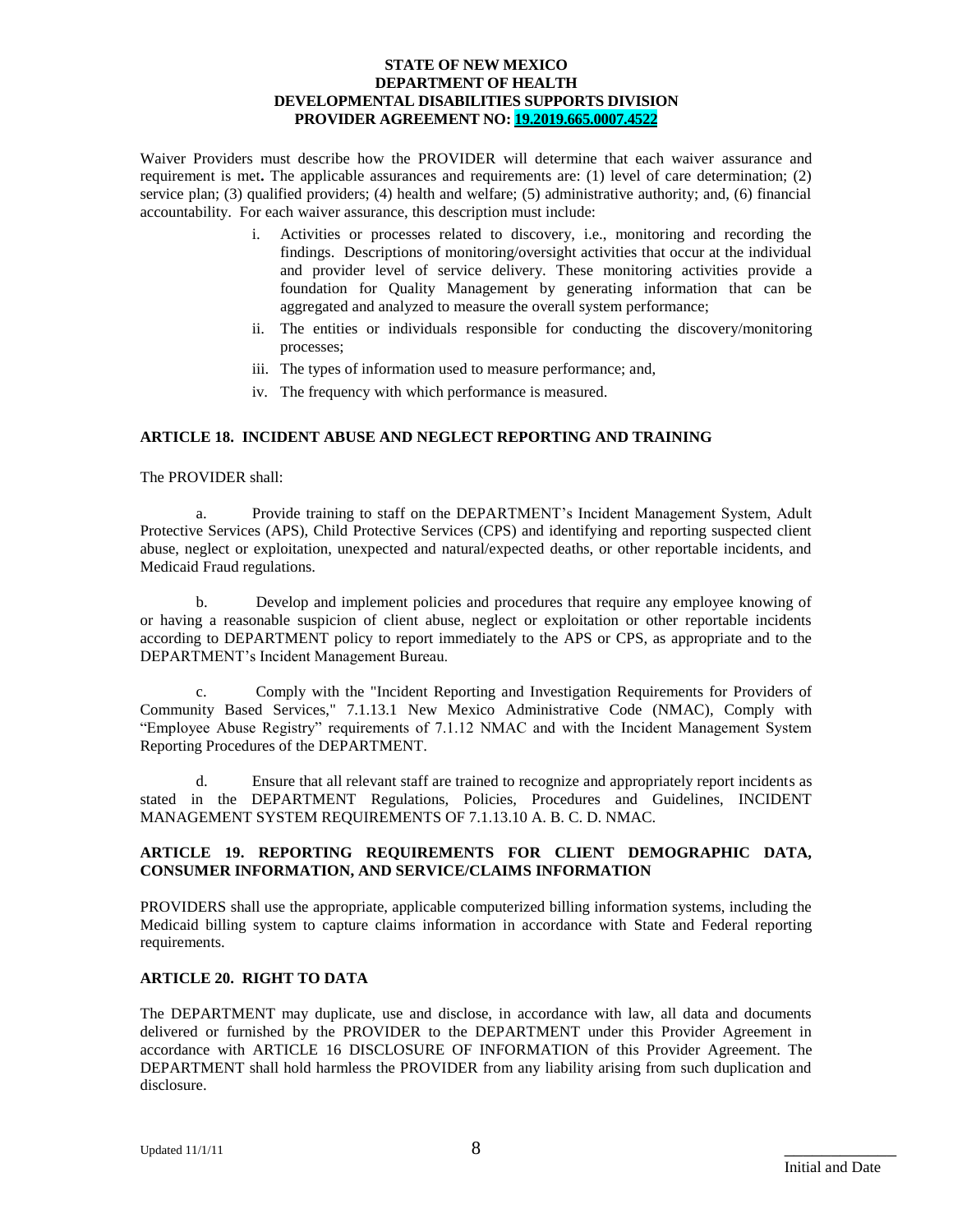#### **ARTICLE 21. COPYRIGHTS AND PATENTS**

All tangible and intangible personal property created by the PROVIDER under a non-unit component of this Provider Agreement shall become the property of the State of New Mexico and shall be delivered by the PROVIDER to the DEPARTMENT no later than the termination date or expiration of the term of this Provider Agreement and shall not be the subject of an application for a copyright or a patent by or on behalf of the PROVIDER. Nothing in this Article shall prevent the sale of goods produced by the clients of a PROVIDER funded under this Provider Agreement.

#### **ARTICLE 22. PROPERTY**

The PROVIDER shall not purchase or improve land; purchase, construct or permanently improve (other than minor remodeling) any building or other facility; or purchase major medical equipment with Medicaid funding.

#### **ARTICLE 23. PROPERTY INSURANCE**

a. The PROVIDER shall purchase an insurance policy providing coverage for the perils of fire, theft, vandalism and malicious mischief, and extended coverage for at least eighty percent (80%) of the actual cash value of all personal property purchased with funds under non-unit service components. The DEPARTMENT shall be named as a loss payee on the policy, the term of such policy or policies shall extend thirty (30) days beyond the term of this Provider Agreement.

b. The PROVIDER shall purchase comprehensive and collision coverage if vehicles were purchased with funds under non-unit service components. The DEPARTMENT shall be named as a loss payee on any such policy. Auto liability coverage is required by New Mexico law and must be provided for all automobiles. The term of this policy or policies shall extend thirty (30) days beyond the term of this Provider Agreement.

c. The PROVIDER shall immediately notify the DEPARTMENT upon the cancellation of any insurance policy required by this Article.

d. In the event that the PROVIDER is indemnified, reimbursed, or otherwise compensated for any loss, destruction of, or damage to the DEPARTMENT property, the PROVIDER shall use the proceeds to repair or replace the DEPARTMENT property involved, or shall otherwise reimburse the DEPARTMENT as directed by the Administrative Services Division of the DEPARTMENT.

e. The PROVIDER shall maintain current insurance policies as required by the DEPARTMENT at the PROVIDER agency. All required documentation maintained at the PROVIDER agency is subjected to audit by the DEPARTMENT.

#### **ARTICLE 24. SURETY AND FIDELITY BONDS**

a. The PROVIDER shall obtain a fidelity bond covering each person employed by the PROVIDER who handles funds under this Provider Agreement, including persons authorizing payment of such funds. The fidelity bond shall provide for indemnification of losses occasioned by (1) any fraudulent or dishonest act or acts committed by any of the PROVIDER'S employees or agents acting alone or in collusion with others; and (2) the failure of the PROVIDER or its employees to perform faithfully any duty or to properly account for all monies and property received or entrusted by virtue of the employee's position or employment. The fidelity bond shall be in an amount equal to twenty five percent 25% of the total Provider Agreement amount, unless the Provider Agreement amount is less than one hundred thousand dollars \$100,000.00 per year. In such cases a minimum bond of ten thousand dollars \$10,000.00 will be sufficient. The PROVIDER shall submit a copy of the bond to the DEPARTMENT within thirty (30) days of the effective date of this Provider Agreement. The bond shall include Third Party coverage for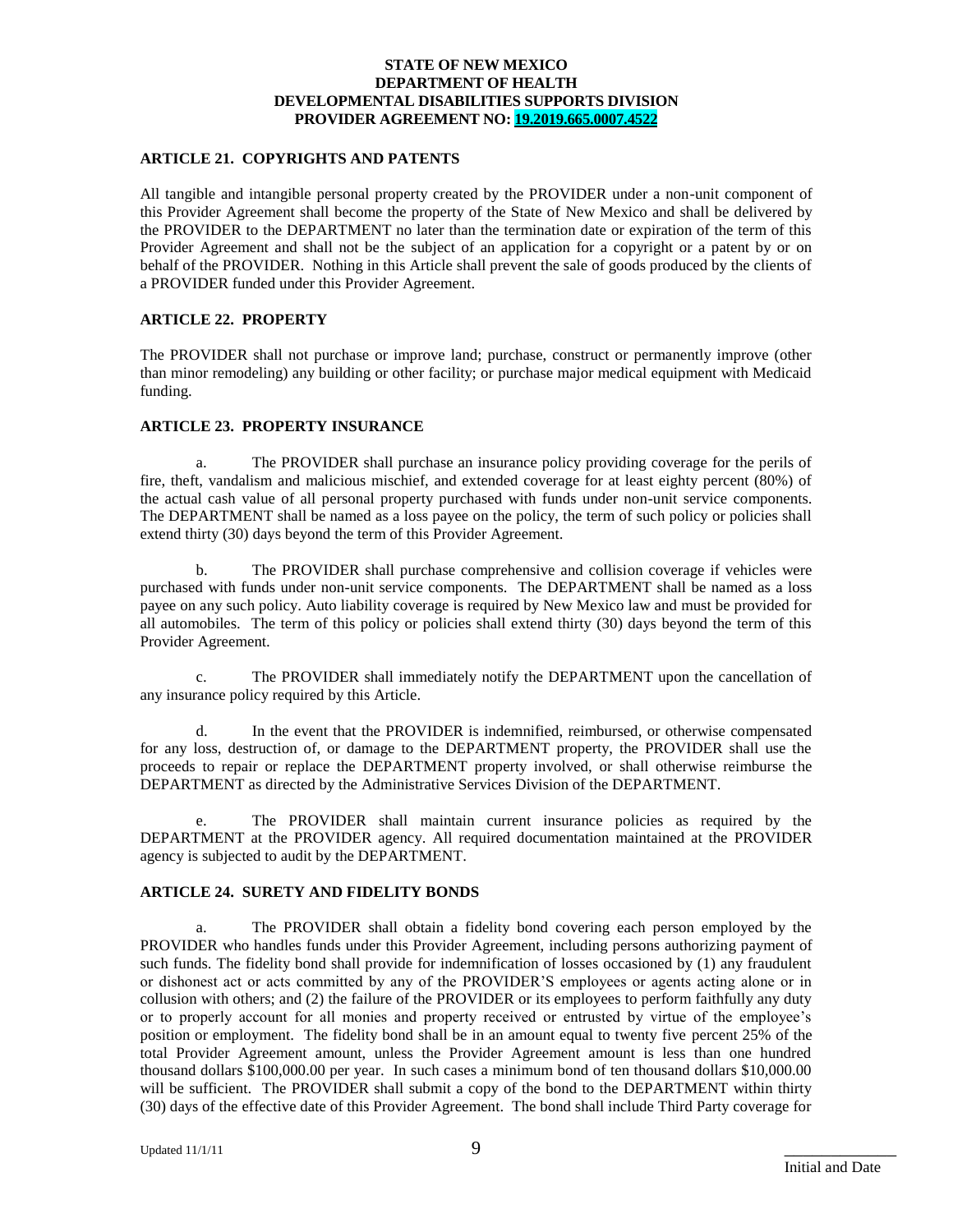property of clients. If the PROVIDER is a sole proprietorship or partnership, the proprietor or the partners must be considered employees under the terms of the bond. Loss payment by the bonding company shall be made to the DEPARTMENT (i.e., State of New Mexico Department of Health shall be named as Loss Payee). The PROVIDER shall provide the DEPARTMENT with a Certificate of Insurance evidencing coverage. The certificate shall allow for thirty (30) days written notice of bond cancellation. The bond shall remain in effect for the term of the Provider Agreement plus thirty (30) days. In lieu of a Third-Party Fidelity bond, the DEPARTMENT reserves the right to require a financial guarantee bond (i.e., surety bond) naming the DEPARTMENT as oblige and, in an amount, to be determined. The DEPARTMENT retains the authority to waive either of these bond requirements.

b. The PROVIDER shall maintain current insurance policies as required by the DEPARTMENT at the PROVIDER agency. All required documentation maintained at the PROVIDER agency is subject to audit by the DEPARTMENT.

#### **ARTICLE 25. LIABILITY INSURANCE**

a. The PROVIDER agrees that it shall, at all times during the term of this Provider Agreement, have and keep in force liability insurance, including coverage for general liability with personal injury endorsement, professional malpractice, auto liability (if applicable) and contractual assumption of liability covering liability assumed under this Provider Agreement. The State of New Mexico and the DEPARTMENT shall be named as insured on the policy. Such insurance shall be written by an insurance company licensed to do business in New Mexico and shall cover all liability which might arise out of the provision of services under this Provider Agreement. The certificate shall allow for thirty (30) days written notice of insurance cancellation. Such insurance shall provide the following minimum limits of coverage: One million dollars (\$1,000,000.00) per occurrence, single limit covering bodily injury and property damage. For Provider Agreements under one hundred thousand dollars (\$100,000.00), the PROVIDER'S limits may be reduced to a single limit of one hundred thousand dollars (\$100,000.00). The PROVIDER shall submit a copy of the liability insurance to the DEPARTMENT within thirty (30) days of the effective date of this Provider Agreement.

b. Pursuant to NMSA 1978, Section 15-7-3 (B), the Risk Management Division of the New Mexico General Services Department provides liability coverage for nonprofit corporations providing developmental disabilities services pursuant to this Provider Agreement for 42 U.S.C. § 1983 claims when the claim is made by or on behalf of a client.

c. The PROVIDER shall provide Worker's Compensation insurance for its employees as required by New Mexico law.

#### **ARTICLE 26. INDEMNIFICATION**

a. The PROVIDER shall defend, indemnify and hold harmless the DEPARTMENT from ALL actions, proceedings, claims, demands, costs, damages, attorneys' fees and all other liabilities and expenses of any kind from any source which may arise out of the performance of this Provider Agreement, if caused by the tortuous act or failure to act by the PROVIDER, its officers, employees, servants or agents, or if caused by the actions of any client resulting in injury or damage to the person or property of another person during any time when the PROVIDER or any officer, agent, employee, or sub-contractor thereof has undertaken or is furnishing the care and services called for under this Provider Agreement.

b. The PROVIDER shall defend, indemnify and hold harmless the DEPARTMENT from ALL actions, including, but not limited to, civil rights claims, and any other proceedings, claims, demands, costs, damages, attorneys' fees and all other liabilities and expenses of any kind from any source arising from any claim that the PROVIDER'S acts or omissions create liability on the part of the DEPARTMENT.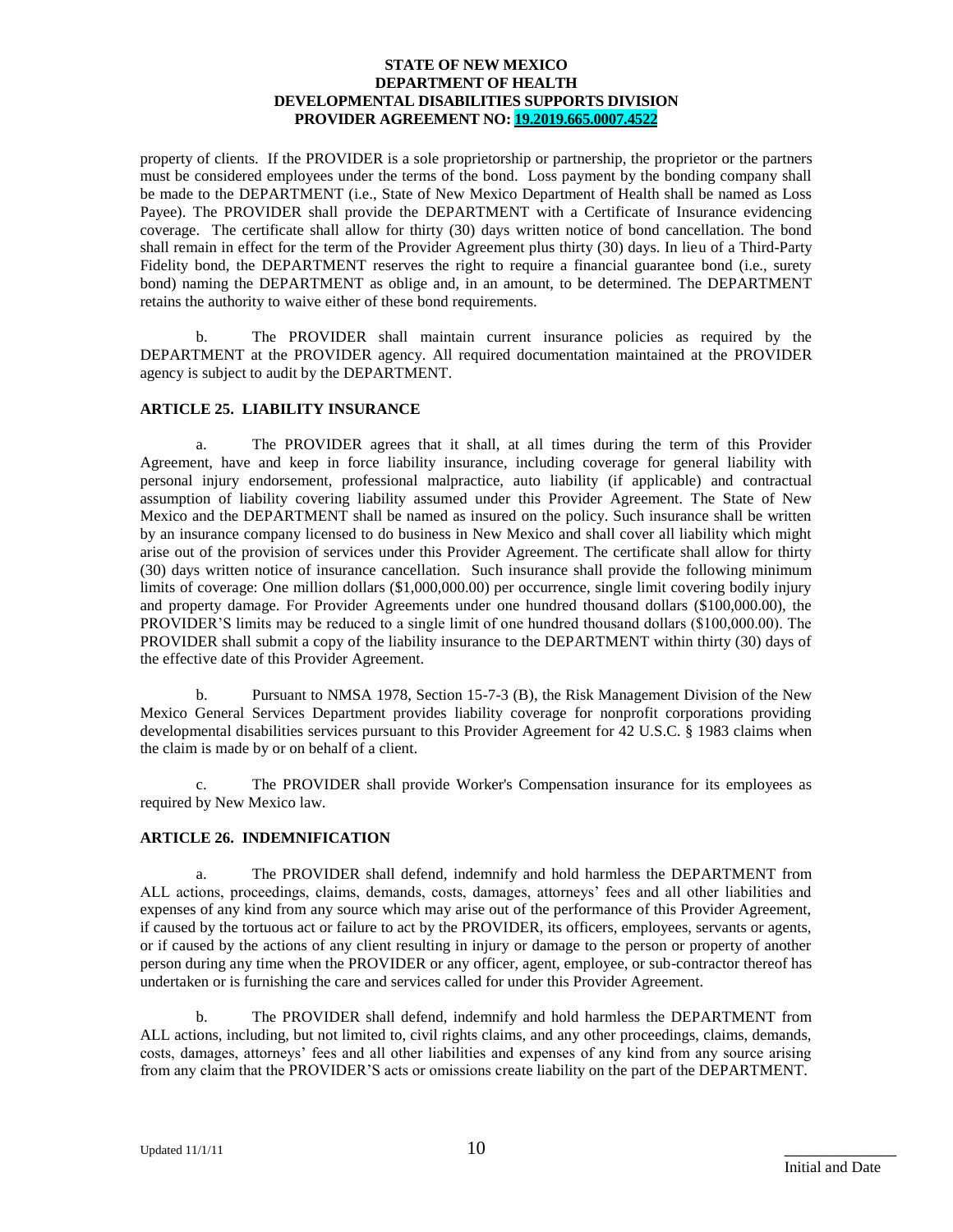c. In the event that any action, suit or proceeding related to the service PROVIDER the PROVIDER as soon as practical, but no more than two (2) working days after notice of such action, suit or proceeding, shall notify the Office of General Counsel of the DEPARTMENT by certified mail.

The PROVIDER shall maintain current insurance policies as required by the DEPARTMENT at the provider agency. All required documentation maintained at the provider agency is subject to audit by the DEPARTMENT. The PROVIDER shall notify the DEPARTMENT if the PROVIDER fails to maintain the current insurance policies required during the term of this agreement.

#### **ARTICLE 27. RELEASE**

The PROVIDER, upon final payment of the amount due under this Provider Agreement, releases the DEPARTMENT, its officers and employees, and the State of New Mexico from all liabilities, claims and obligations, whatsoever, arising from or under this Provider Agreement. The PROVIDER agrees not to purport to bind the State of New Mexico to any obligation not assumed herein by the State of New Mexico, unless the PROVIDER has express written authority to do so, and then only within the strict limits of that authority.

#### **ARTICLE 28. FORGIVENESS FOR NON-PERFORMANCE**

Neither party hereto shall be held responsible for delay or failure to perform hereunder when such delay or failure is due to fire, flood, epidemics, strikes, natural disaster, acts of a public enemy, unusually severe weather, legal acts of the public authorities, or delays or default caused by public carriers which reasonably cannot be anticipated or provided for.

#### **ARTICLE 29. CONFLICT OF INTEREST**

The PROVIDER warrants that it presently has no interest and shall not acquire any interest, direct or indirect, which would conflict in any manner or degree with the performance or services required under this Provider Agreement.

#### **ARTICLE 30. LOBBYING ACTIVITY**

a. The PROVIDER shall not use any funds received under this Provider Agreement, either directly or indirectly, for purposes of conducting lobbying activities or hiring a lobbyist or lobbyists on its behalf at the Federal, State, or local government, level as defined in the Lobbyist Regulation Act, NMSA 1978, Sections 2-11-1, et seq., and applicable Federal law.

b. No appropriated Federal funds can be paid or will be paid, by or on behalf of the PROVIDER, to any person for influencing or attempting to influence an officer or employee of any agency, a Member of Congress, an officer or employee of Congress, or an employee of a Member of Congress in connection with the awarding of any Federal contract, the making of any Federal grant, the making of any Federal loan, the entering into of any cooperative agreement, and the extension, continuation, renewal, amendment, or modification of any Federal contract, grant, loan, or cooperative agreement.

#### **ARTICLE 31. EMPLOYEES AND APPLICANTS FOR EMPLOYMENT**

a. The PROVIDER, unless based on a bona fide occupational qualification, shall not refuse to hire, discharge, promote or demote, or discriminate in matters of compensation for or against any person otherwise qualified because of race, age, religion, color, national origin, ancestry, sex, sexual orientation, gender, and identity, a physical or mental handicap, or medical condition. The PROVIDER agrees to comply with, NMSA 1978, Section 28-15-1, concerning the reemployment of persons in the armed forces.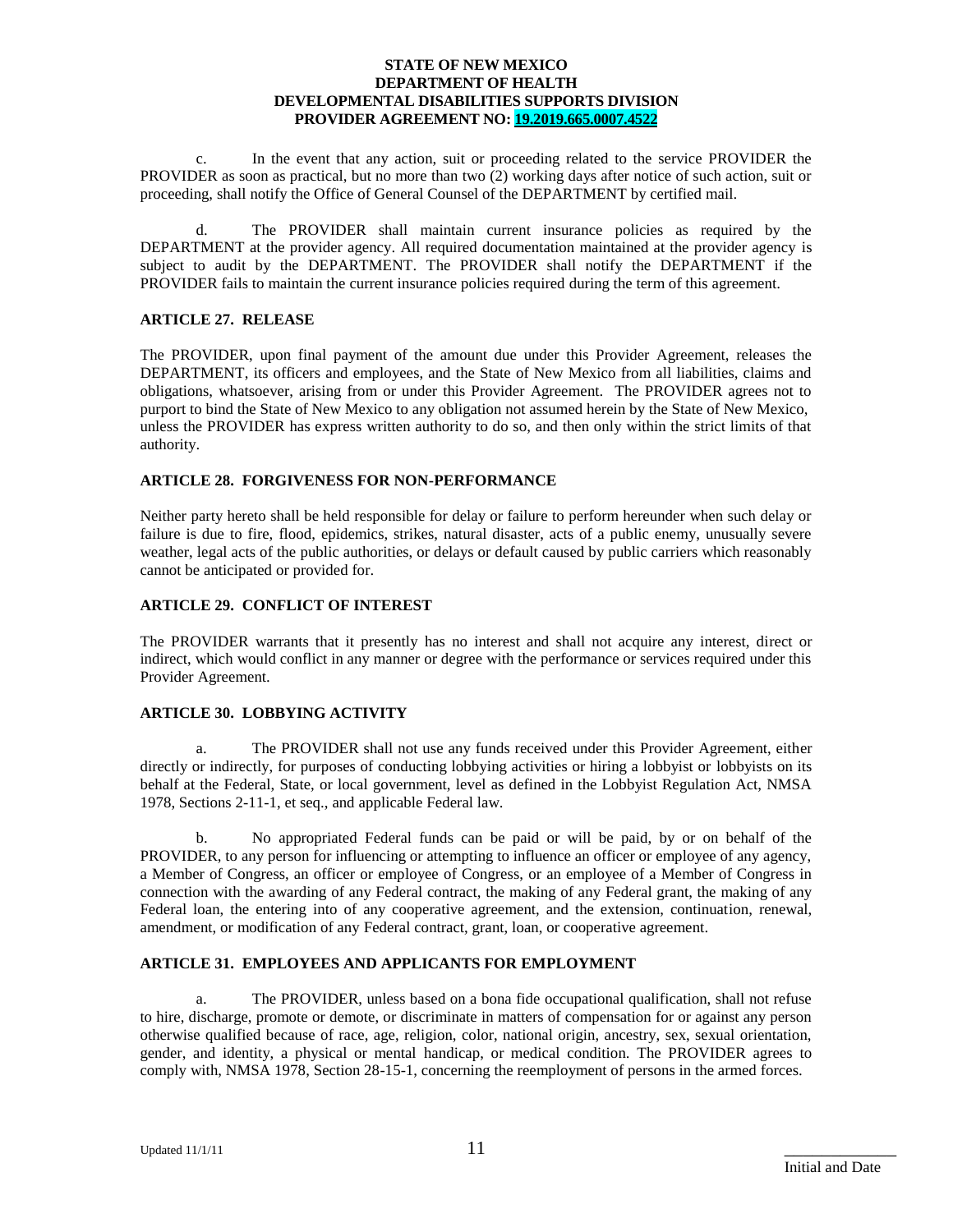b. The PROVIDER is strongly encouraged, in collaboration with Temporary Assistance of Needy Families (TANF) and New Mexico Welfare to Work Providers, to train and employ TANF recipients who are seeking employment opportunities. The PROVIDER is also strongly encouraged to train and employ populations enrolled in supported employment programs.

c. If the PROVIDER is a care provider as defined in the Caregivers Criminal History Screening Act, NMSA 1978, Section 29-17-4, the PROVIDER shall comply with the requirements of the Act and the Caregivers Criminal History Screening Requirements, 7.1.9 NMAC. The PROVIDER may not employ any person who has been excluded from the Medicare or Medicaid Program.

#### **ARTICLE 32. CIVIL RIGHTS OF CLIENTS**

a. The PROVIDER shall not deny services or benefits, or deny eligibility for services or benefits, or provide different services or benefits, to any individual or family on the grounds of race, age, religion, color, sex, sexual orientation, gender identity, ancestry, national origin, physical or mental handicap, medical condition, or inability to pay.

b. The PROVIDER, in determining: (1) the types of service or other benefits to be provided under this Provider Agreement; or (2) the class of individuals or families to whom, or the situations in which such services or other benefits will be provided under this Provider Agreement; or (3) the class of individuals or family to be afforded an opportunity to participate in the program; shall not utilize criteria or methods of administration which have the effect of subjecting individuals or families to discrimination because of race, age, religion, color, sex, sexual orientation, gender identity, ancestry, national origin, physical or mental handicap, medical condition, or inability to pay, or have the effect of defeating or substantially impairing the accomplishment of the objectives of this Provider Agreement with respect to individuals or families of a particular race, age, religion, color, sex, sexual orientation, gender identity, ancestry, national origin, physical or mental handicap, or medical condition or inability to pay.

### **ARTICLE 33. SCOPE OF PROVIDER AGREEMENT**

This Provider Agreement incorporates all of the agreements, covenants, and understandings between the parties concerning the subject matter herein. No other agreement or understanding of the parties or their agents shall be valid or enforceable unless stated in this Provider Agreement.

a. Relation to Third Parties. Nothing in this Provider Agreement shall be construed as creating any right of a recipient of service, or other third party, to enforce any provision of this Provider Agreement, or to assert any claim against the DEPARTMENT, the HSD, or the PROVIDER.

b. The parties recognize this Provider Agreement is generic and applies to both State funded and Federal funded services. Accordingly, these services are governed by appropriate State law and policy and/or Federal law and policy. As such, the order of applicability is: Federal law; State law; State Medicaid policy; DEPARTMENT/DDSD DD, MF and Supports Waiver Service Standards.

#### **ARTICLE 34. AMENDMENTS**

a. This Provider Agreement shall not be altered, changed or amended except by a written document signed by the parties hereto unless a unilateral amendment is executed pursuant to the terms of this Provider Agreement.

b. If the PROVIDER seeks to change its Scope of Work and Payment Specifications, the PROVIDER must submit a formal written request to the DDSD for review and approval.

c. If the PROVIDER seeks to amend its Medicaid Waiver Service Application, a complete Medicaid Waiver Application Amendment Form must be submitted to the DDSD for review and approval.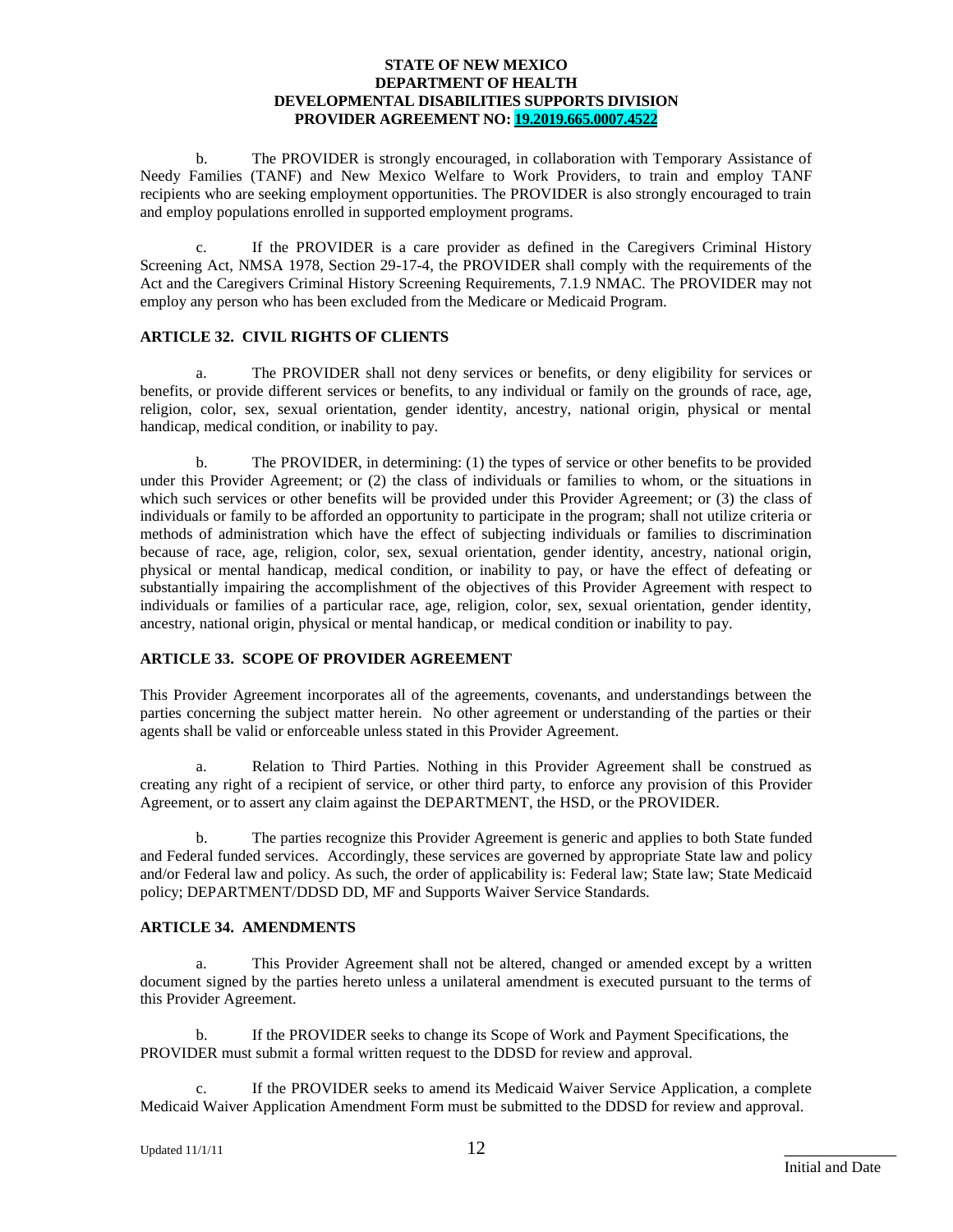#### **ARTICLE 35. GROSS RECEIPTS AND INCOME TAXES**

The PROVIDER shall prior to the return of this Provider Agreement provide the DEPARTMENT proof of registration with the New Mexico Taxation and Revenue Department for the payment of gross receipts tax or proof of the grant of an exemption from payment of federal income tax pursuant to the Internal Revenue Code of 1954 [26 U.S.C. Section 501 (c) (3)]. Any payment of gross receipt tax shall be the obligation of the PROVIDER as appropriate.

#### **ARTICLE 36. PROHIBITION OF BRIBES, GRATUITIES AND KICKBACKS**

The Procurement Code, NMSA 1978, Sections 13-1-28 through 13-1-199, imposes civil and criminal penalties for its violation. In addition, the New Mexico criminal statutes impose felony penalties for bribes, gratuities and kickbacks.

#### **ARTICLE 37. ACCREDITATION**

PROVIDER'S accreditation shall be in accordance with the policies of the DEPARTMENT.

### **ARTICLE 38. PROVIDER AGREEMENT ENFORCEMENT**

a. In order to secure Provider Agreement compliance and to ensure the health and safety of the recipients of services under this Provider Agreement, the DEPARTMENT and the PROVIDER agree that the PROVIDER shall be subject to sanctions by the DEPARTMENT pursuant to applicable Medicaid regulations that govern the Medicaid Waiver Program and the DEPARTMENT Policy ADM: 02:58, Imposing Administrative Actions and Sanctions for DEPARTMENT PROVIDERS, incorporated herein by reference.

b. The PROVIDER also agrees that the imposition of sanctions pursuant to DEPARTMENT policy ADM: 02:58 does not limit the availability of any other remedy including but not limited to the remedy of termination of this Provider Agreement, or further sanctions under Medicaid regulations, as applicable. The PROVIDER'S failure to fully and satisfactorily perform under this Provider Agreement also may result in the DEPARTMENT'S use of more than one remedy or sanction.

c. EVIDENCE OF FULL AND SATISFACTORY PERFORMANCE REQUIRED. The PROVIDER agrees to accurately generate and maintain all records and reports required by this Provider Agreement, including but not limited to medical and treatment records, administrative, business and financial records, sufficient to evidence full and satisfactory performance under this Provider Agreement. The PROVIDER further agrees to make available for inspection and copying to employees of the DEPARTMENT and other licensing, certification, monitoring or enforcement entities or employees of such entities, all medical, administrative and financial records generated and maintained which may evidence compliance or noncompliance with the terms of this Provider Agreement. Failure by the PROVIDER to maintain such records or to allow inspection and copying of these records constitutes a failure to fully and satisfactorily perform under this Provider Agreement.

d. MONITORING AND CORRECTIVE ACTIONS. In addition to the Program Evaluation provisions of ARTICLE 38, the PROVIDER understands and agrees that DEPARTMENT employees, agents or monitors under contract by the DEPARTMENT may monitor the PROVIDER'S performance under this Provider Agreement. The PROVIDER also understands and agrees that evidence of Provider Agreement performance or nonperformance may be obtained by the DEPARTMENT from other governmental and private entities, including but not limited to the CMS, HSD, the New Mexico Children, Youth and Families Department, the Commission on the Accreditation of Rehabilitation Facilities (CARF), The Council on Quality and Leadership for Persons with Disabilities (The Council), The Joint Commission and the Medicaid Fraud Control Unit of the Attorney General's Office. The PROVIDER agrees that evidence of performance not in conformity with this Provider Agreement which the DEPARTMENT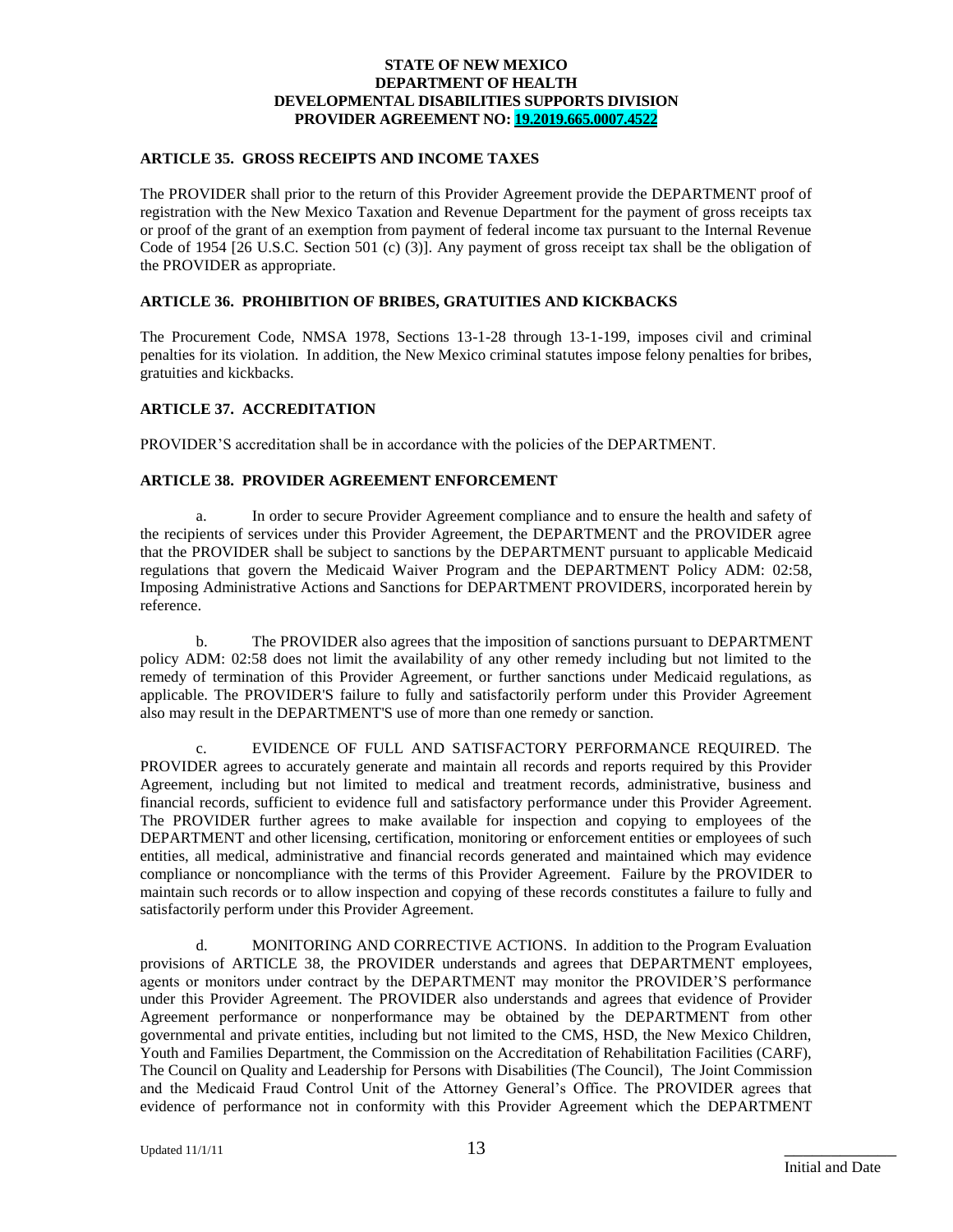obtains through such monitoring or through information obtained by such other governmental and private entities may form the basis for a Performance Improvement Plan, a corrective action plan, or for the Provider Agreement sanctions set forth in paragraph a. and b. of this Article, or for termination of the Provider Agreement.

e. INFORMAL RESOLUTION. The DEPARTMENT and the PROVIDER may informally resolve any dispute arising from the DEPARTMENT'S imposition of the Provider Agreement enforcement sanctions and remedies. The PROVIDER may initiate the informal resolution process by delivering to the DEPARTMENT, within five (5) days of its receipt of the notice of the imposition of the DEPARTMENT'S sanctions, a written request for an informal resolution conference. The DEPARTMENT shall grant the request for the informal resolution conference. The DEPARTMENT shall schedule a conference in Santa Fe to be held within ten (10) work days of the DEPARTMENT'S receipt of the request for an informal conference, or on a date that exceeds ten (10) work days if mutually agreed upon. Within five (5) working days following the resolution conference, the applicable Division Director, DDSD or Division of Health Improvement (DHI) shall inform the PROVIDER in writing of the results of the informal resolution conference. The request for an informal conference does not postpone or stay any sanction. The informal resolution conference is an opportunity for the PROVIDER to present new or additional evidence or arguments concerning the DEPARTMENT'S basis for the sanctions or concerning the sanction itself. The informal conference is not recorded, the participants are not sworn, no formal procedural rules apply, and admissions or proposals made for the purpose of attempting a resolution cannot be used without consent of the party making the admission or proposal in any subsequent legal proceeding. However, any compromise or resolution reached shall be written, and shall be signed by authorized representatives of the DEPARTMENT and PROVIDER. If dissatisfied with the results of the informal conference, the PROVIDER may request in writing within ten (10) work days of the date of the written results, further discretionary review by the Secretary of the DEPARTMENT. Within five (5) days of receipt of a written request for further review by the Secretary, the Secretary, in his or her discretion, may decide upon further review or may decline further review. The Secretary will notify the PROVIDER of arrangements, if any, for further review of the results of the informal conference. The Secretary's decision as to the manner and results of any such discretionary review is final. The Secretary shall provide written notice of the resolution within five (5) work days of the completion of his or her review, if any.

f. MEDICAID PROVIDERS. For PROVIDERS approved to provide services under a Medicaid Program, the PROVIDER, once notified of the intent to terminate or the intent to invoke any other Medicaid sanction by the DEPARTMENT, may request an evidentiary hearing with the HSD/Medical Assistance Division. The PROVIDER must request, in writing, an evidentiary hearing within sixty (60) days following the effective date of the action.

#### **ARTICLE 39. POLICIES AND REGULATIONS**

Provider Agreements and amendments reference and incorporate laws, regulations, policies, procedures, directives, and contract provisions not only of DOH, but of HSD. Additionally, the PROVIDER agrees to abide by all the following, whenever relevant to the delivery of services specified under this Provider Agreement:

- a. DD, MF and Supports Waiver Service Standards.
- b. DEPARTMENT/DDSD Accreditation Mandate Policies.
- c. Policies and Procedures for Centralized Admission and Discharge Process for New Mexicans with Disabilities.
- d. Policies for Behavior Support Service Provisions.
- e. Rights of Individuals with Developmental Disabilities living in the Community, 7.26.3 NMAC.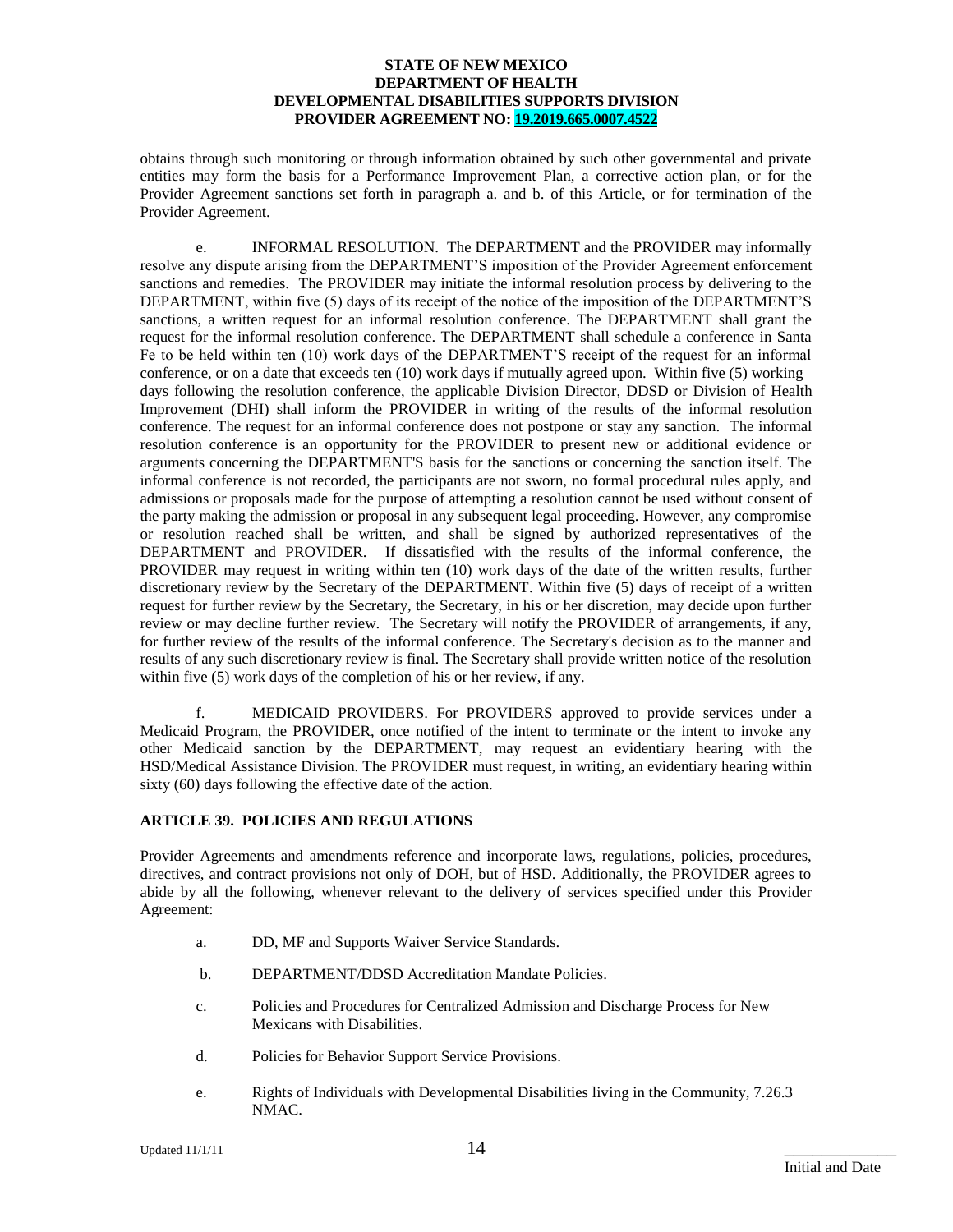- f. Service Plans for Individuals with Developmental Disability Community Programs, 7.26.5 NMAC.
- g. Requirement for Developmental Disability Community Programs, 7.26.6 NMAC.
- h. DEPARTMENT Client Complaint Procedures, 7.26.4 NMAC.
- i. Individual Transition Planning Process, 7.26.7 NMAC.
- j. Dispute Resolution Process, 7.26.8 NMAC.
- k. DEPARTMENT/DDSD Training Policies and Procedures.
- l. Fair Labor Standards Act.
- m. New Mexico Nursing Practice Act and New Mexico Board of Nursing requirements governing certified medication aides and administration of medications, 16.12.5 NMAC.
- n. Incident Reporting and Investigation Requirements for Providers of Community Based Services, 7.14.3 NMAC, and DHI/DEPARTMENT Incident Management System Policies and Procedures.
- o. DHI/DEPARTMENT Statewide Mortality Review Policy and Procedures.
- p. Caregivers Criminal History Screening Requirements, 7.1.9 NMAC.
- q. Quality Management System and Review Requirements for Providers of Community Based Services, 7.1.13 NMAC.
- r. All Medicaid Regulations of the Medical Assistance Division of the HSD.
- s. Health Insurance Portability and Accountability Act (HIPAA).
- t. DEPARTMENT Sanctions Policy.
- u. All other regulations, standards, policies and procedures, guidelines and interpretive memoranda of the DDSD and the DHI of the DEPARTMENT.

#### **ARTICLE 40. COMPUTER OR SOFTWARE PROPERTY**

Any computer or software provided by the DEPARTMENT to the PROVIDER, in order to enable the PROVIDER to perform the duties prescribed under this Provider Agreement, remains the sole property of the DEPARTMENT. The PROVIDER may not rent, lease, copy, modify or otherwise distribute, either freely or for profit, any such software without prior written consent of the DEPARTMENT.

#### **ARTICLE 41. MULTI-YEAR PROVIDER AGREEMENTS**

Multi-year Provider Agreements not to exceed four (4) years may be considered for providers in good standing with the DEPARTMENT and the Medical Assistance Division of the HSD.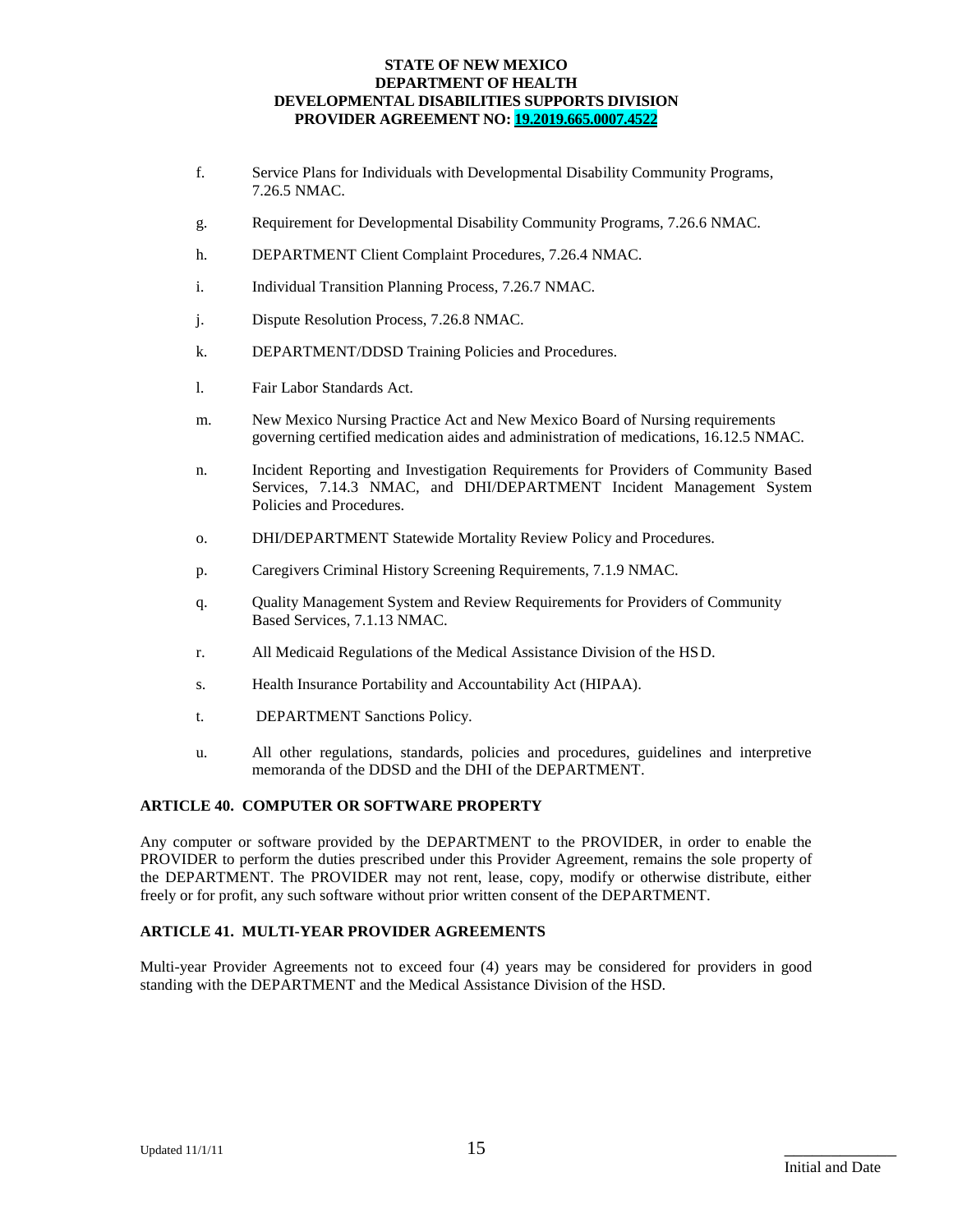#### **ARTICLE 42**. **EMPLOYEE PAY EQUITY REPORTING**

PROVIDER agrees if it has ten (10) or more New Mexico employees OR eight (8) or more employees in the same job classification, at any time during the term of this Provider Agreement, to complete and submit the PE10-249 form on the annual anniversary of the initial report submittal for contracts up to one (1) year in duration. If PROVIDER has (250) or more employees PROVIDER must complete and submit the PE250 form on the annual anniversary of the initial report submittal for Provider Agreements up to one (1) year in duration. For Provider Agreements that extend beyond one (1) calendar year, or are extended beyond one (1) calendar year, PROVIDER also agrees to complete and submit the PE10-249 or PE250 form, whichever is applicable, within thirty (30) days of the annual Provider Agreement anniversary date of the initial submittal date or, if more than 180 days has elapsed since submittal of the last report, at the completion of the Provider Agreement, whichever comes first. Should PROVIDER not meet the size requirement for reporting at Provider Agreement award but subsequently grows such that they meet or exceed the size requirement for reporting, PROVIDER agrees to provide the required report within ninety (90) days of meeting or exceeding the size requirement. That requirement on any subcontractor(s) performing more than 10% of the dollar value of this Provider Agreement if said subcontractor(s) meets, or grows to meet, the stated employee size thresholds during the term of the Provider Agreement. PROVIDER further agrees that, should one or more subcontractor not meet the size requirement for reporting at Provider Agreement award but subsequently grows such that they meet or exceed the size requirement for reporting, PROVIDER will submit the required report, for each such subcontractor, within ninety (90) days of that subcontractor meeting or exceeding the size requirement. Subsequent report submittals, on behalf of each such subcontractor, shall be due on the annual anniversary of the initial report submittal. PROVIDER shall submit the required form(s) to the State Purchasing Division of the General Services Department, and other departments as may be determined, on behalf of the applicable subcontractor(s) in accordance with the schedule contained in this paragraph. PROVIDER acknowledges that this subcontractor requirement applies even though PROVIDER itself may not meet the size requirement for reporting and be required to report itself.

Notwithstanding the foregoing, if this Provider Agreement was procured pursuant to a solicitation, and if PROVIDER has already submitted the required report accompanying their response to such solicitation, the report does not need to be re-submitted with this Agreement.